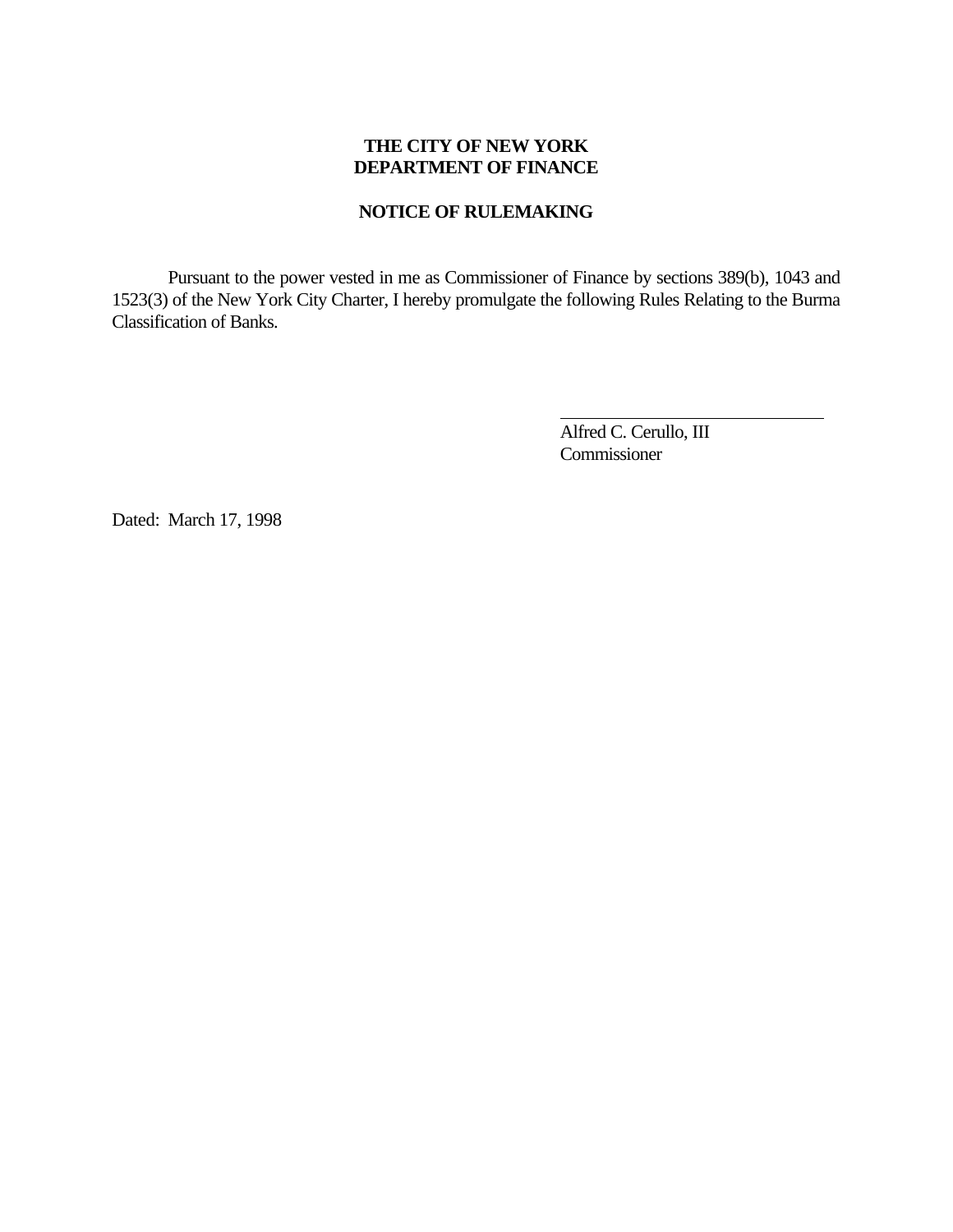#### **RULES RELATING TO THE BURMA CLASSIFICATION OF BANKS**

Section 1. Title 19 of the Rules of the City of New York is amended to add a new chapter 41 thereto to read as follows:

§41-01. Purpose. Section 1523(3) of the Charter of the City of New York requires the Commissioner of Finance to establish by rule, criteria by which to evaluate whether banks are using the means at their disposal to comply with the embargo on trade and financial transactions with Burma and any other sanctions imposed by the United States government with regard to Burma.

These rules establish such criteria and provide for hearings that offer to banks designated as depositories of City moneys pursuant to § 1524 of the Charter and to the public an opportunity to be heard, before the Commissioner of Finance classifies such banks and publishes notice of such classification in the *City Record*. When choosing among banks offering comparable services at a comparable cost, City agencies are required, in a manner consistent with guidelines established by the Commissioner of Finance, to seek to deposit or invest funds at, and obtain services from, the available banks that have received the highest classification.

§41-02. Definitions. When used in these rules:

(a) "Affiliate" of a bank or bank holding company shall mean any entity that, directly or indirectly, controls or is controlled by or is under common control with such bank or bank holding company.

(b) "Burma classification" shall mean the classification of a bank by the Commissioner in accordance with the criteria set forth in these rules as to how a bank is using the means at its disposal to comply with the embargo on trade and financial transactions with Burma and any other sanctions imposed by the United States government with regard to Burma.

(c) "Bank" shall mean a commercial bank or trust company or any other entity designated or applying to be designated by the Banking Commissioner pursuant to New York City Charter § 1524, except as expressly provided in subdivision (h) below.

(d) "Bank holding company" shall mean any entity that directly or indirectly controls either a bank or an entity directly or indirectly controlling a bank.

# Notwithstanding the foregoing:

(1) No entity shall be deemed a bank holding company by virtue of its ownership or control of securities or interests in a fiduciary capacity, except where such securities or interests are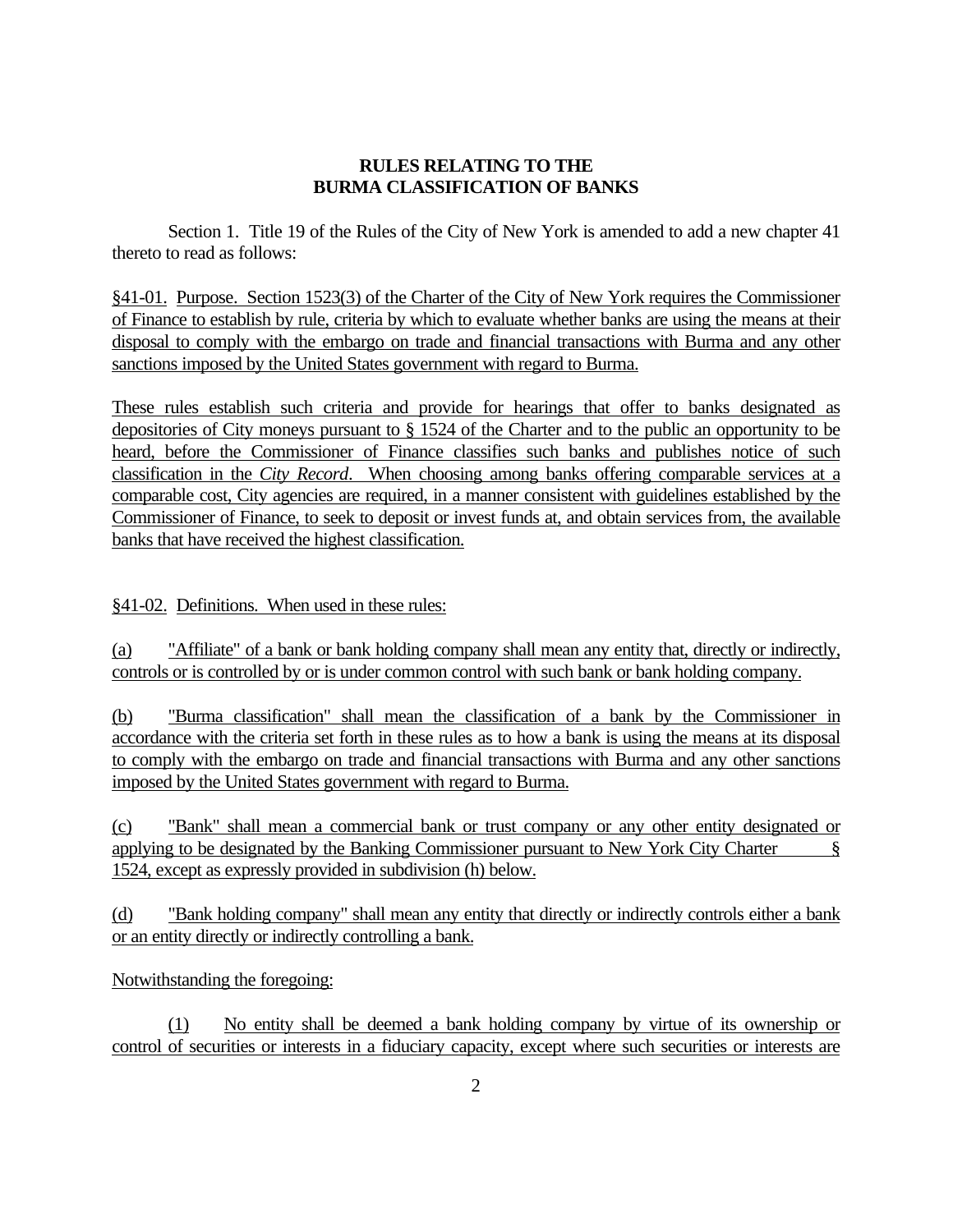owned, controlled or held with power to vote for the benefit of the stockholders, members or employees of such entity;

(2) nor shall any entity formed and operated for the sole purpose of participating in a proxy solicitation be deemed a bank holding company by virtue of its control of voting rights of securities or interests in any bank or bank holding company acquired in the course of such solicitation;

(3) nor shall any entity be deemed a bank holding company by virtue of its ownership or control of securities or interests acquired in securing or collecting a debt previously contracted in good faith, until two years after the date of acquisition;

(4) nor shall any entity be deemed a bank holding company by virtue of its ownership or control of securities or interests acquired by it in connection with its underwriting of securities or interests if such securities or interests are owned or controlled only for such period of time as will permit the sale thereof on a reasonable basis.

(e) "City" shall mean the City of New York.

(f) "Commissioner" shall mean the Commissioner of Finance of the City of New York.

(g) "Control" of an entity shall mean the possession, directly or indirectly, of the power to direct or cause the direction of the management and policies of such entity.

# Without limiting the generality of the foregoing, control:

- (1) exists when an entity directly or indirectly owns, controls or holds with power to vote at least 25% of any class of the voting securities or interests of another entity;
- (2) exists if any of the following factors are present:
	- (i) ability to control in any manner the election of 25% of the board of directors, trustees or general partners (or individuals exercising similar functions) of an entity; or
	- (ii) ability to exercise a controlling influence over the policies or management of an entity;
- (3) is rebuttably presumed not to exist when an entity directly or indirectly owns, controls or holds with power to vote less than 5% of each class of the voting securities or interests of another entity.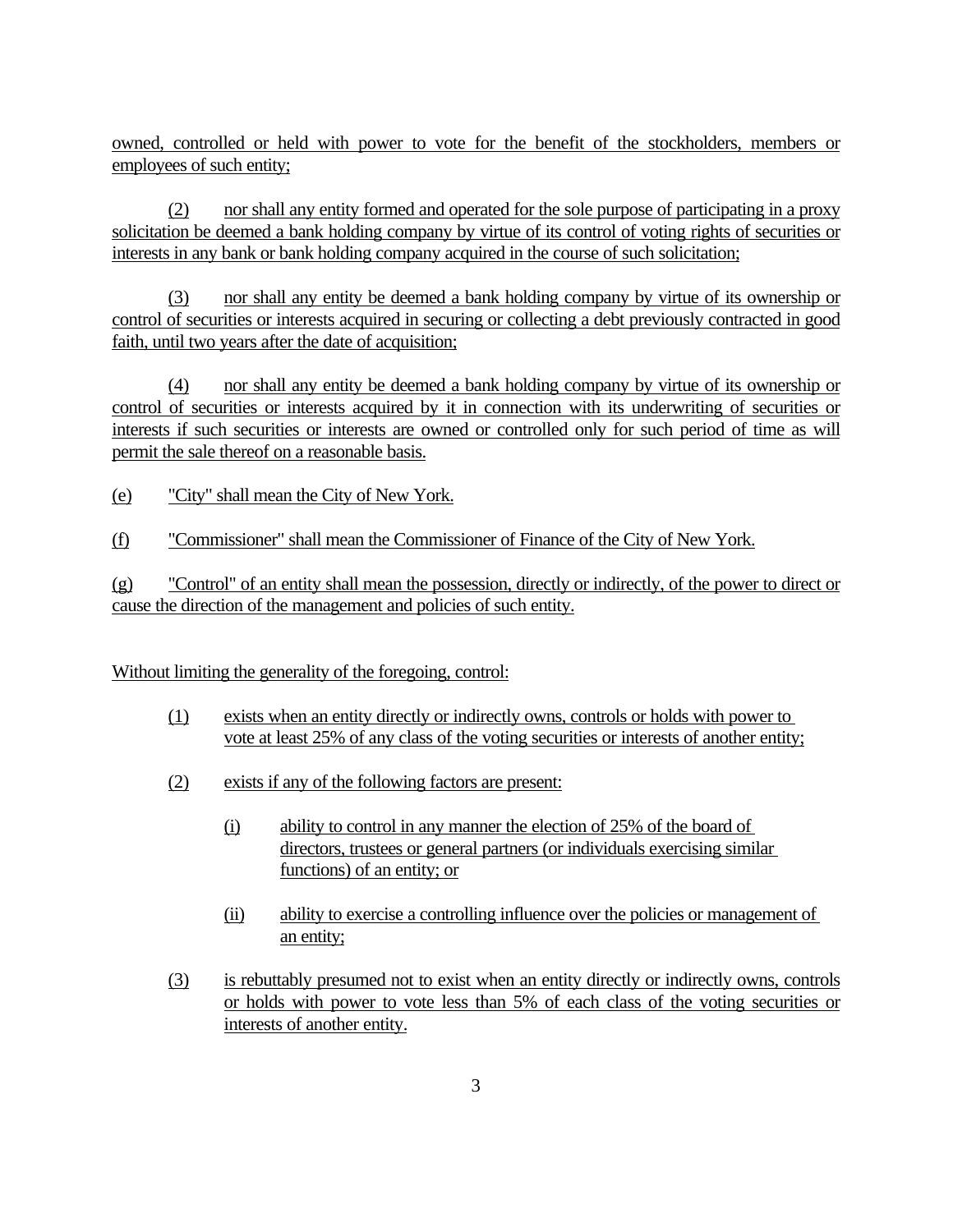The presumption of lack of control (i.e., ownership of or holding with power to vote less than 5% of each class of the voting securities or interests of an entity) may be rebutted if it is established to the satisfaction of the Commissioner that a "control" relationship exists. Determinations as to whether the indicia of control enumerated above are present shall be made by the Commissioner. Except as provided in the immediately succeeding sentence, in making such determinations, the Commissioner shall give due consideration to whether the entity whose control is in question is or would be viewed as a "controlled" entity by the Federal Reserve Board or other relevant regulatory agency. Notwithstanding the foregoing, even if the Federal Reserve Board or other relevant regulatory agency has determined that an entity does not have control over another entity because either or both such entities are not organized under the laws of or doing business in the United States, Puerto Rico, Guam, American Samoa or the Virgin Islands, the Commissioner may, consistent with the provisions of this subdivision, find control to exist for purposes of these rules if, in the Commissioner's judgment, such a determination would have been made by such regulator had such entities been organized under the laws of or been doing business in any such jurisdiction.

(h) "Correspondent banking services" shall mean banking services provided by one bank to another; provided, however, that for purposes of this subdivision, "bank" shall not be defined as provided in subdivision (c) above, but rather according to its general common usage in international finance.

(i) "Entity" shall mean any corporation, sole proprietorship, partnership, trust, joint venture, company, unincorporated association, joint stock association, limited liability company or partnership or any other form of doing business.

(j) "Indirect" shall mean through one or more intermediaries.

(k) "Investment" shall mean the beneficial ownership or control of a controlling interest in a Burmese entity, but shall not include the purchase of securities of a Burmese entity for a customer's account.

(l) "Known" shall mean the possession of actual knowledge, and shall not imply a duty of inquiry beyond the due diligence ordinarily exercised by an entity engaged in international finance.

(m) "Burma" shall include:

the country of Burma otherwise known as Myanmar and any territory or area under its administration.

- (n) "Burmese entity" shall mean:
	- (i) an entity organized under the laws of Burma;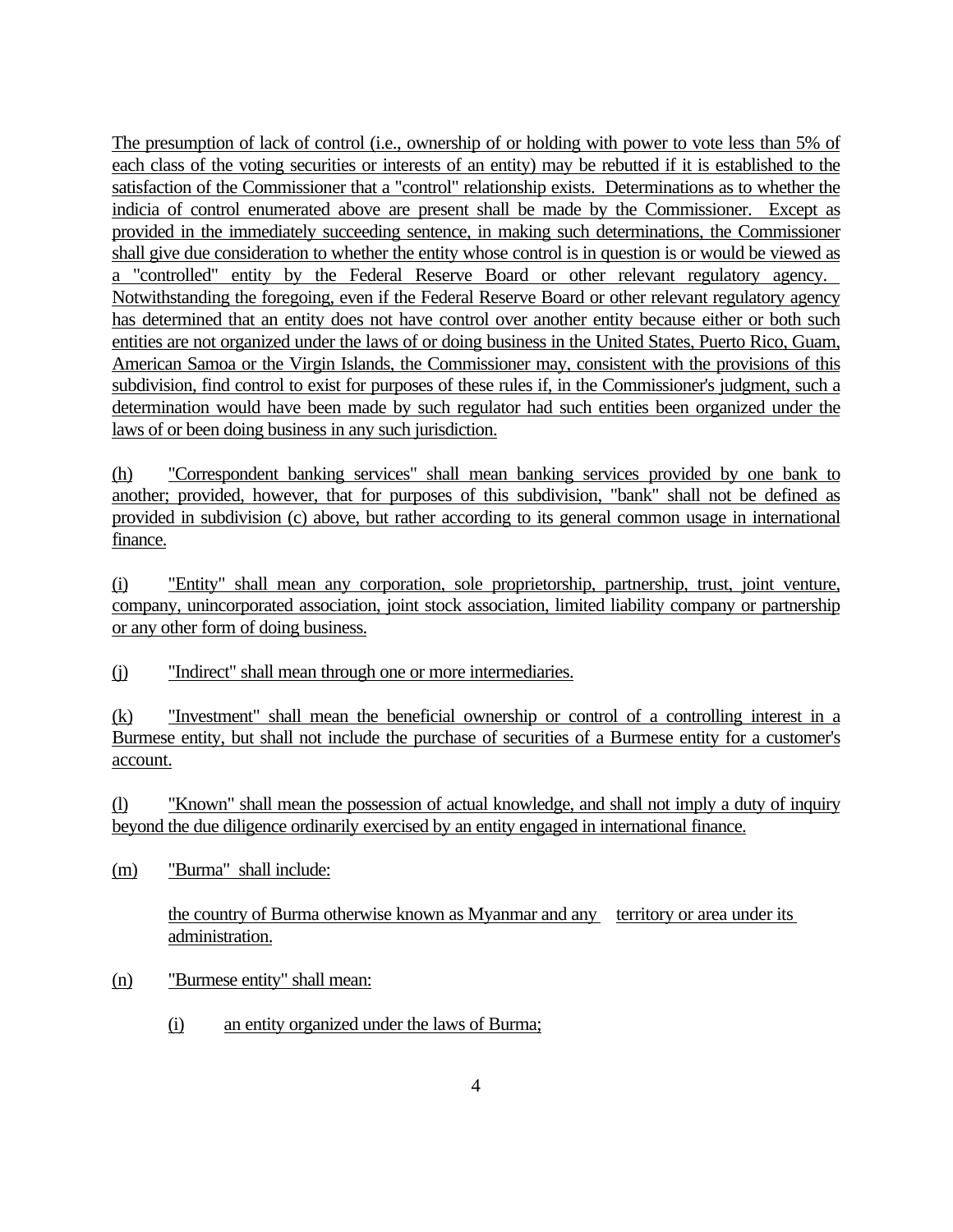- (ii) an entity known to the bank or its affiliates as having 25% or more of its equity directly or indirectly owned by one or more entities organized under the laws of Burma; or
- (iii) a branch or office in Burma of an entity that is domiciled or organized outside of Burma.

(o) "Burmese government" shall include any agency of the Burmese government or Burma, any political subdivision of such government and any corporation owned or controlled by such government.

§41-03. Burma Questionnaire. The Commissioner shall send to each bank a Burma Questionnaire, to elicit the information required for purposes of classifying banks in accordance with New York City Charter § 1523(3) and these rules. Failure by a bank to respond timely and fully to any portion of the Questionnaire, to provide any of the documentation specified by the Commissioner or these rules or to provide such other information as may be sought by the Commissioner for purposes of such classification shall be grounds for a lower classification of the bank.

Upon the first submission of the Burma Questionnaire to the Commissioner, each publicly owned bank shall also file with the Commissioner a copy of the most recent annual proxy statement to its shareholders that the bank filed with the Federal Reserve Board, the Office of the Comptroller of the Currency or the Federal Deposit Insurance Corporation, whichever is applicable.

A bank affiliated with one or more bank holding companies as defined in the Bank Holding Company Act, 12 U.S.C. §1841, shall, in addition, submit copies, with exhibits, of the most recent annual report filed by each affiliated bank holding company with the Federal Reserve Board; provided, however, that the bank may omit from submission portions of such report for which confidential treatment by the Federal Reserve Board has been requested and has not been denied. A bank shall also promptly submit all portions of such report for which confidential treatment is denied subsequent to the submission of the main body of such report. In addition, a bank shall submit to the Commissioner copies of subsequent annual reports filed by the bank and by each affiliated bank holding company with the applicable state and federal regulatory agencies, with exhibits, within thirty days after the filing of the reports with such agencies.

The Commissioner may seek additional information from each bank in addition to the information submitted on the Questionnaire and contained in the filed reports. The bank shall be given a reasonable period of time in which to submit such additional information.

After the initial submission of the Questionnaire by a bank to the Commissioner, the Commissioner may request a bank to submit additional Questionnaires from time to time as specified by the Commissioner. The Commissioner shall notify the bank of such request a reasonable time before the Questionnaires are due.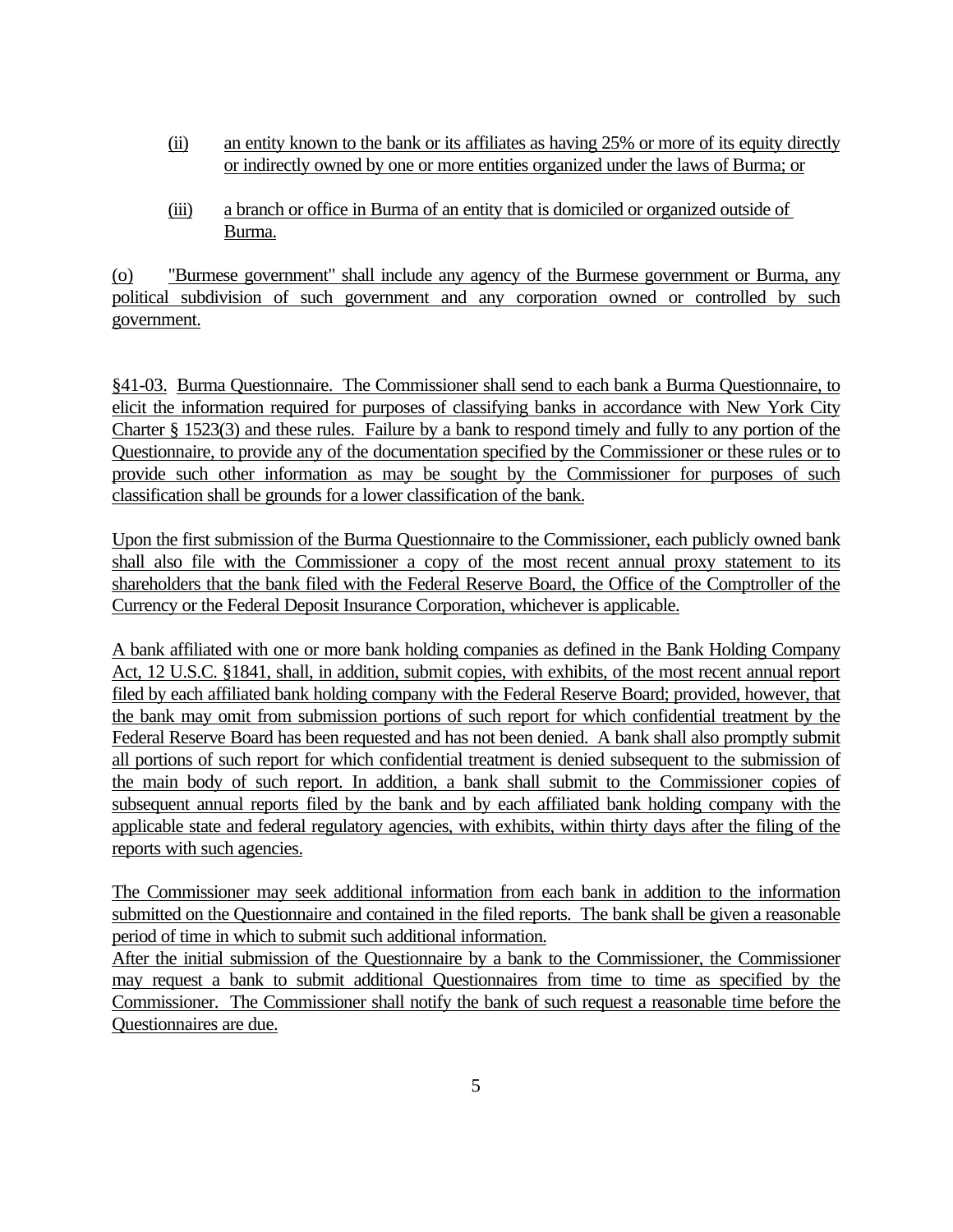§41-04. Burma classification; criteria. The Commissioner shall evaluate the record of performance of a bank designated pursuant to New York City Charter § 1524 in complying with the embargo on trade and financial transactions with Burma and any other sanctions imposed by the United States government with regard to Burma, and shall classify such bank with a Burma classification. City agencies shall use such classification in their selection of banking service providers in a manner consistent with § 41-06 of these rules and with guidelines established by the Commissioner.

In classifying banks, the Commissioner shall first ascertain whether banks are providing any of the services prohibited under New York City Charter § 1524 (2)(a)(3). Banks found to be violating these prohibitions shall be dropped from the list of designated banks. The prohibited services are:

(a) advertising or otherwise promoting the sale, outside of Burma, of coins minted in Burma;

(b) underwriting securities of the Government of Burma; and

(c) making loans to the Government of Burma.

In classifying banks, the Commissioner shall consider the following attributes and practices of a bank and its affiliates as negative factors indicative of a bank's failure to comply with U.S. government sanctions. The bank and its affiliates:

- (1) maintain an office, plant or employees in Burma or have investments in Burma, or are actively in the process of withdrawing such operations from Burma;
- (2) provide loans, including without limitation trade credits, to Burmese entities or to the Burmese government;
- (3) underwrite, maintain correspondent banking relations or provide correspondent banking services, including without limitation letters of credit, bankers acceptances and other banking services, with or to Burmese entities or the Burmese government;

(4) have not divested all outstanding debt owed them by Burmese entities or the Burmese government;

(5) have rescheduled loans owed them by Burmese entities or the Burmese government, and have converted outstanding debt owed them by Burmese entities or the Burmese government into instruments whose maturities are longer than those of the original debt;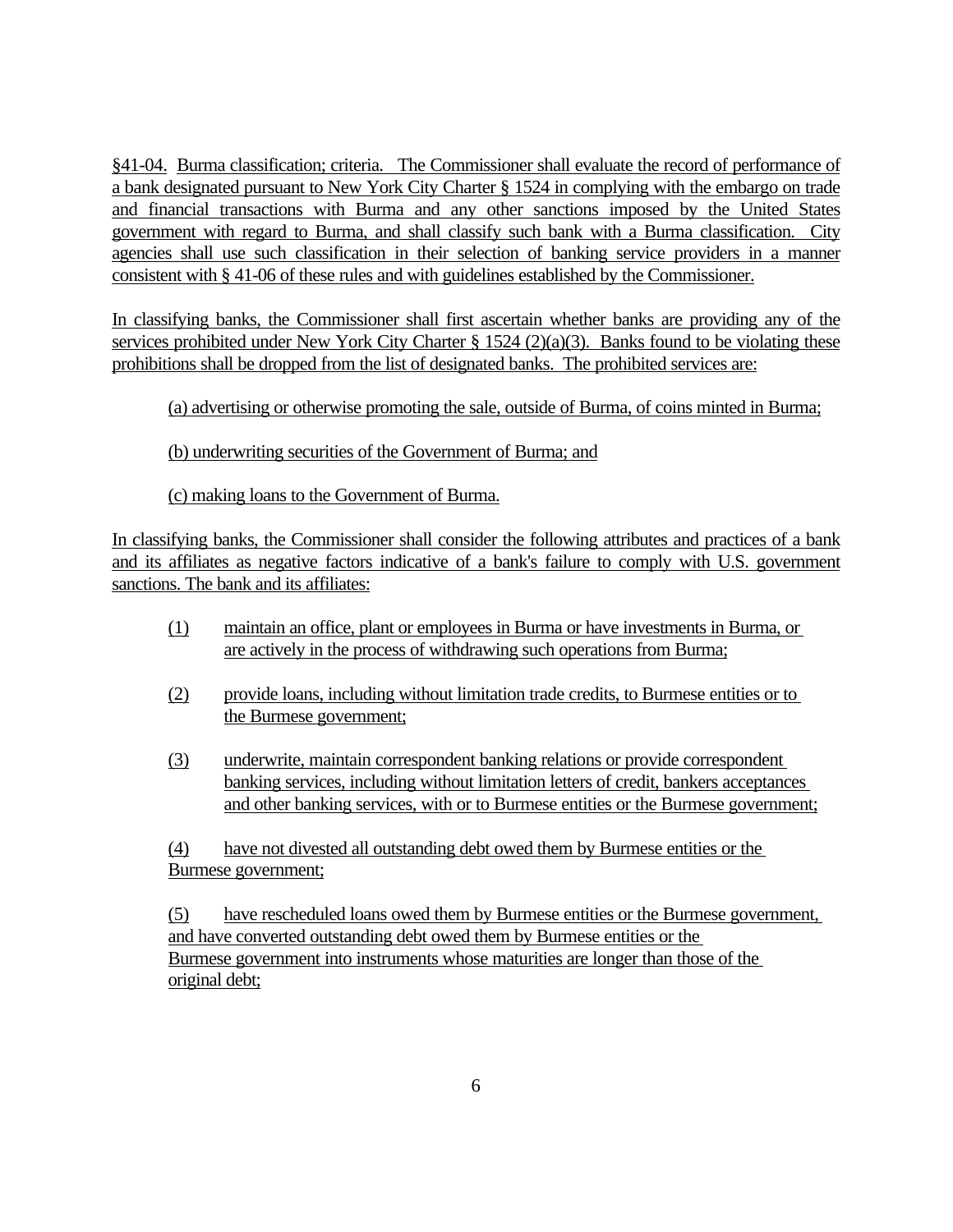(6) are not actively engaged in the cessation of all of their operations, if any, described in paragraphs 1 through 5 above and will not have ceased such operations within six months.

To the extent the bank or its affiliates engage in the activities described in paragraphs 1 through 5 above, the Commissioner may take into account the extent of such activities and the degree to which the level of such activities have been reduced since 1990. In classifying banks, the Commissioner shall, based on information acquired pursuant to §§ 41-03 and 41-05 of these rules, give weight in the proportions specified below to the extent banks fail to cease activities described in paragraphs 1 through 6 above:

> Para. 1 - eighteen percent (18%) Para. 2 - eighteen percent (18%) Para. 3 - eighteen percent (18%) Para. 4 - eighteen percent (18%) Para. 5 - eighteen percent (18%) Para.  $6$  - ten percent  $(10\%)$

Based upon an assessment of their activities conducted in accordance with the foregoing, the Commissioner shall classify the banks in such manner as the Commissioner shall determine best advances the purposes of these rules.

§41-05. Public comment; publication of classification. The Commissioner shall offer banks and the public an opportunity for comment concerning the Burma-related activities of banks at a public hearing to be held prior to classifying or reclassifying such banks. The Commissioner shall also accept written comments until the date of the public hearing from a bank and the public concerning such bank's activities. Notice of such public hearing shall be published in the *City Record* a reasonable time before such hearing shall be held. In addition to the information provided by banks pursuant to § 41-03 of these Rules, the Commissioner may consider any such comments received in the classification of a bank hereunder. The Commissioner shall provide banks a reasonable opportunity to respond to any such comment so considered.

After evaluating a bank's record of performance in complying with U. S. sanctions against Burma, and within a reasonable time after the public hearing, the Commissioner shall classify such bank as to its efforts according to the criteria stated in these rules and shall publish notice of such classification in the City Record. Upon the request of a bank or the public, or upon the Commissioner's own initiative, and after offering the public and the bank an opportunity to be heard, the Commissioner may change the classification of the bank. Notice of such change shall be published in the *City Record*.